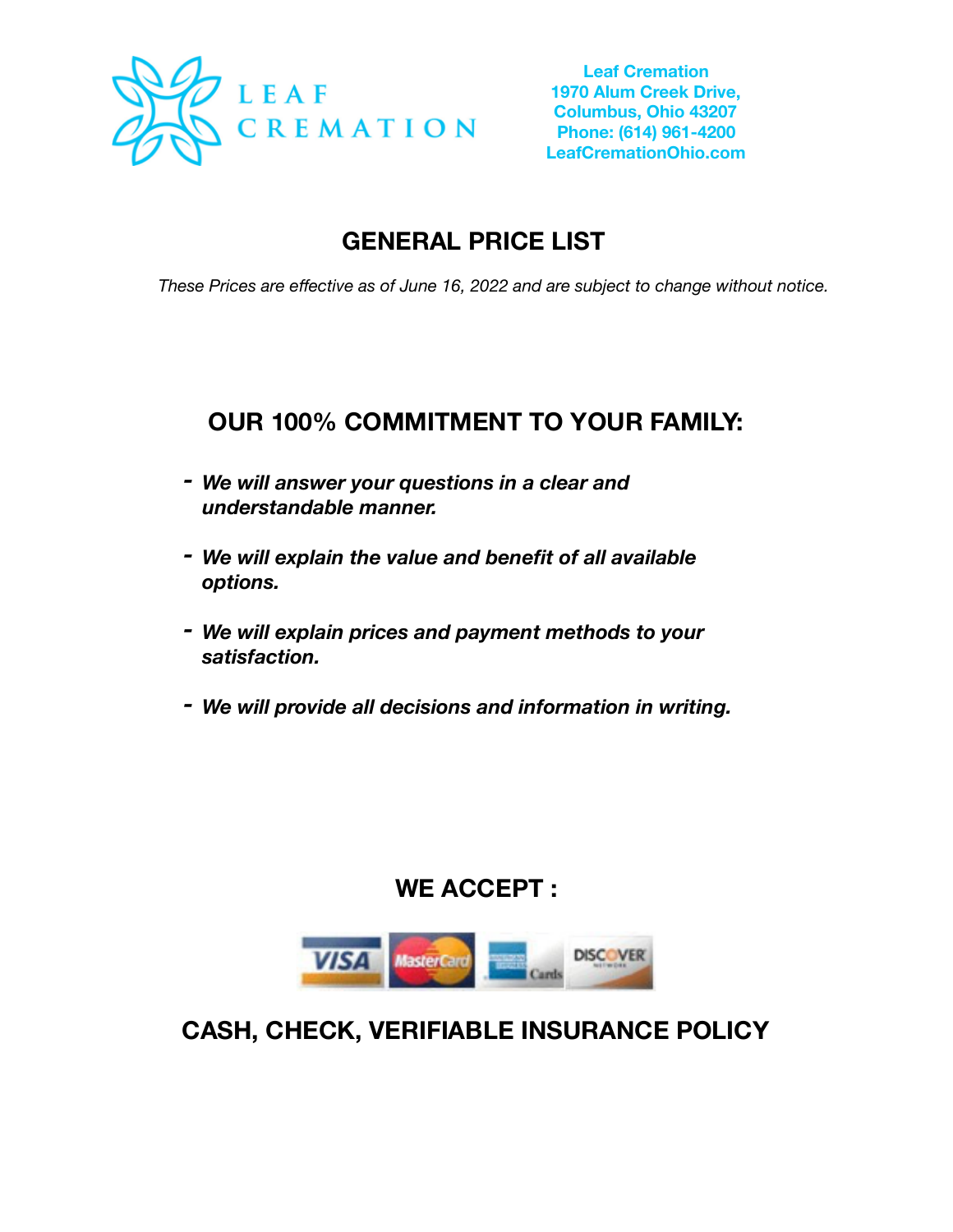

# **GENERAL PRICE LIST**

*These prices are effective as of June 16, 2022 but are subject to change without notice.* 

The goods and services shown below are those we can provide. You chose only the items you desire. However, arrangements you select will include a charge for our basic services and overhead. If legal or other requirements mean you must buy any items you did not specifically ask for, we will explain the reason in writing on the purchase agreement describing the goods and services selected.

#### **CREMATION PRICING**

If you wish to arrange a basic cremation, you can use and alternative container. Alternative containers encase the deceased and can be made of materials like fiberboard or composition materials (with or without an outside covering). The containers we provide are alternative containers and other cremation containers including containers made of wood, fiberboard, and other composite materials. We also offer a selection of cremation-oriented caskets.

Our charges for a basic direct cremation (with no embalming and without rites, services, viewings or ceremonies at our facility or at another facility or at the graveside) include: Basic Services of the Funeral Director and Staff, Transfer of Remains from Place of Death, and the Cremation Fee.

| • Basic Cremation with cremation container provided by the<br>purchaser.<br>All such containers must meet any applicable state and/or crematory<br>requirements | \$875                          |
|-----------------------------------------------------------------------------------------------------------------------------------------------------------------|--------------------------------|
| • Basic cremation with a cardboard alternative container (heavy<br>cardboard with no interior provided by Leaf Cremation.                                       | \$895                          |
| • Basic Cremation with a cremation-oriented casket purchased from<br>our facility (in addition to the cost of the cremation-oriented casket<br>purchased).      | \$895                          |
| • Child Cremation Prices:<br>$0-12$ months<br>1-4 years old<br>5-11 years old<br>12 years old and over                                                          | \$0<br>\$195<br>\$395<br>\$895 |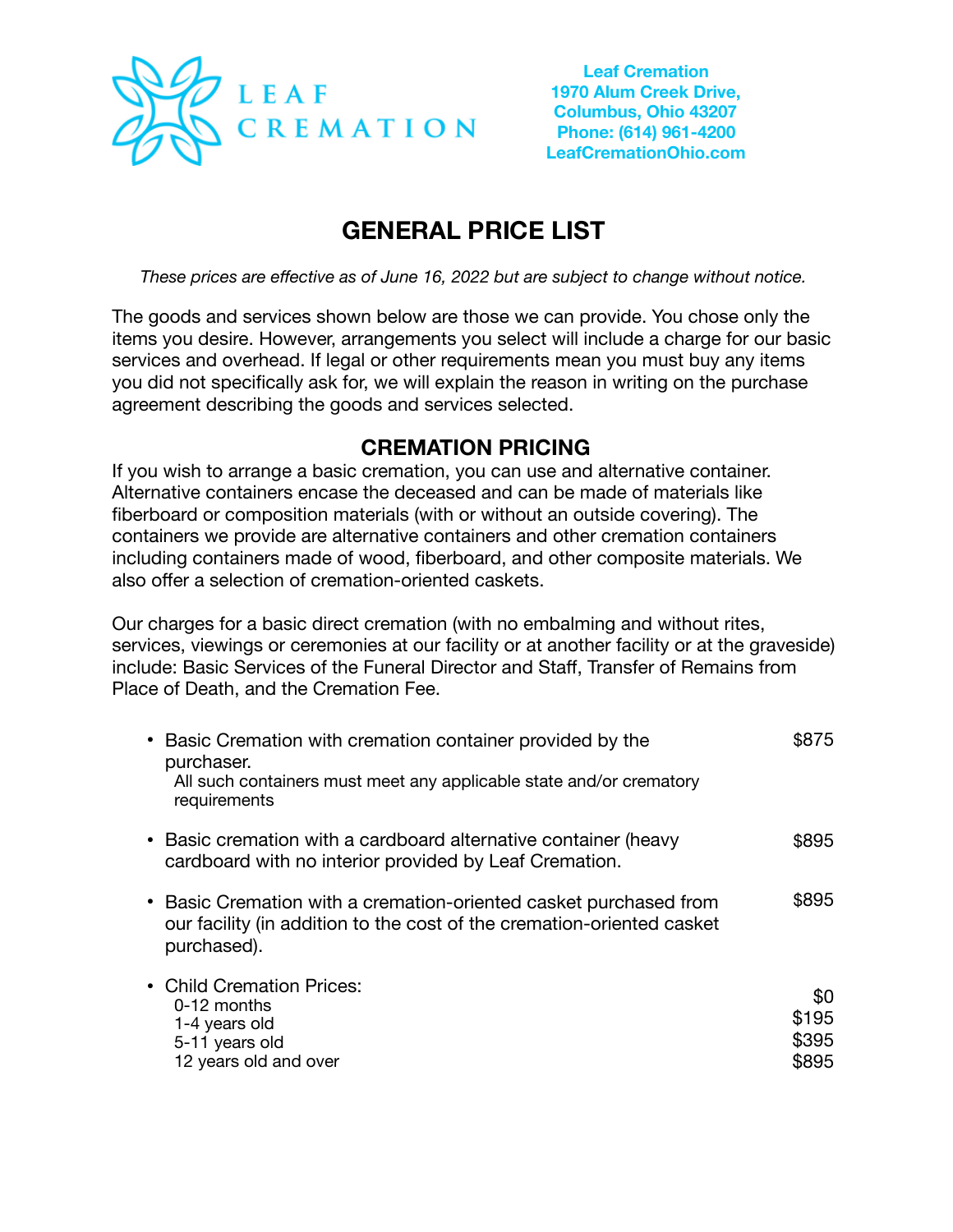

## **BASIC SERVICES OF THE FUNERAL DIRECTOR AND STAFF**

This fee will be added to the total cost of the arrangements you selected. This fee includes the following:

(This fee is included in our charges for direct cremation, immediate burial, and forwarding or receiving remains)

- **•** Personnel available 24 hours a day, 365 days a year to respond to initial call. \$1,660
- **•** Arrangement Conference
- **•** Coordinating service plans with parties involved in the final disposition of the deceased.
- **•** Overhead, including facility maintenance, equipment and inventory cost, insurance and administration expenses, and government compliance. This fee is discounted for cremation services selected.

## **PREPARATION OF THE BODY**

Except in certain special cases, embalming is not required by law.

Embalming may be necessary if you selected a service with viewing. If you do not want embalming, you usually have the right to choose an arrangement that does not require you to pay for it, such as basic cremation or immediate burial.

| • Embalming                                                                                                                                                                | \$695 |
|----------------------------------------------------------------------------------------------------------------------------------------------------------------------------|-------|
| • Bathing and handling of deceased                                                                                                                                         | \$195 |
| • Dressing and casketing of deceased                                                                                                                                       | \$195 |
| • Refrigeration in lieu of embalming. Our policy is to require<br>refrigeration in lieu of embalming after 72 hours. This charge is per<br>day after the initial 72 hours. | \$65  |
| • Special care for autopsied cases                                                                                                                                         | 95    |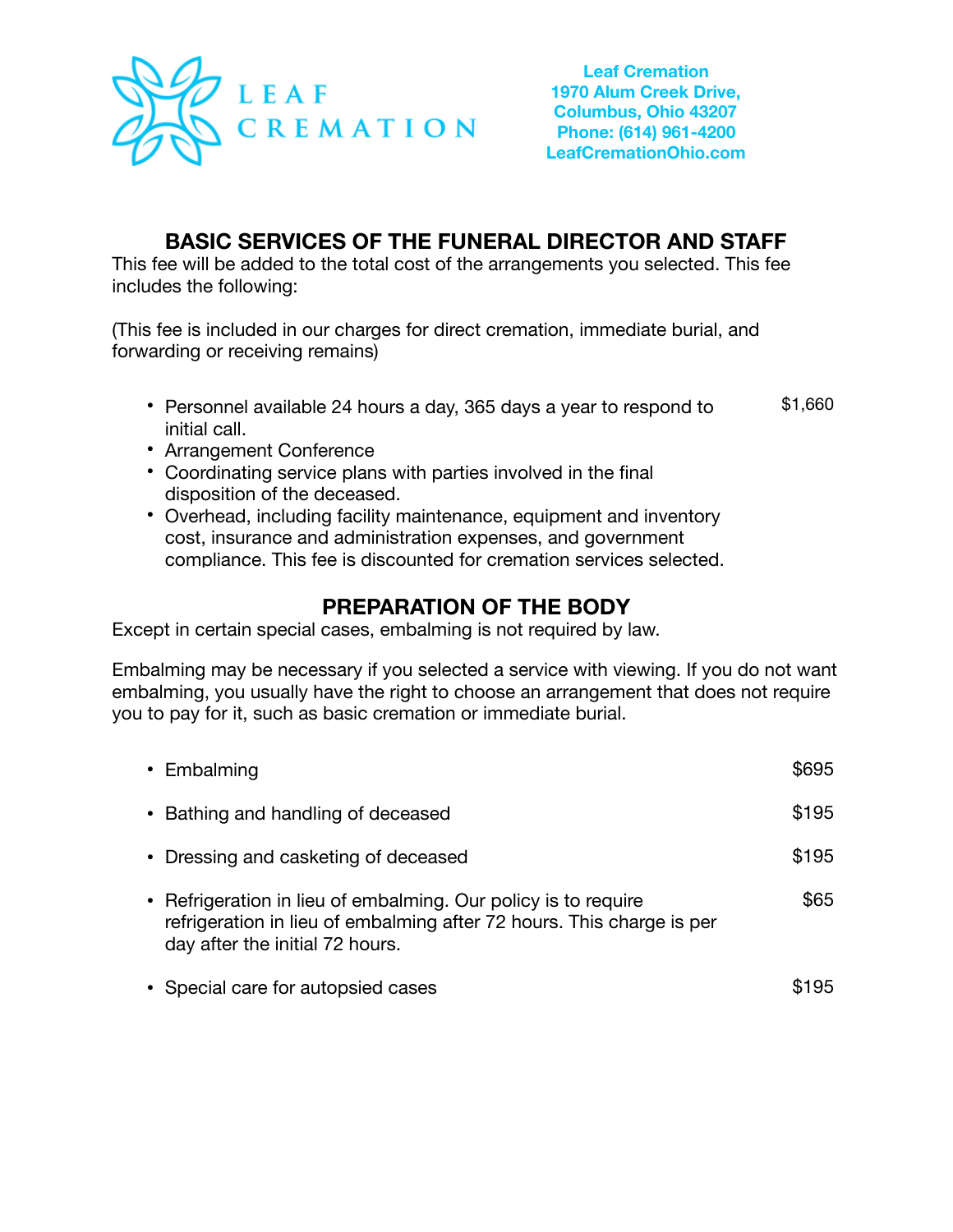

## **USE OF FACILITIES AND STAFF FOR:**

| Identification Viewing without Ceremony or Religious Rites<br>Set-up private viewing area, placement of remains, and supervision of<br>Identification Viewing.<br>(Includes up to 10 immediate family members for up to one hour)                                                                                                                       | \$495 |
|---------------------------------------------------------------------------------------------------------------------------------------------------------------------------------------------------------------------------------------------------------------------------------------------------------------------------------------------------------|-------|
| • Identification Viewing with Ceremony or Religious Rites<br>Set-up private viewing area, placement of remains, and supervision of<br>Identification Viewing.<br>(Includes up to 10 immediate family members for up to one hour)                                                                                                                        | \$695 |
| • Witness of Cremation without Ceremony or Religious Rites<br>Coordinating service arrangements, supervision of the service, and staff to assist<br>with the service.<br>(Includes up to 10 immediate family members)                                                                                                                                   | \$495 |
| • Witness of Cremation with Ceremony or Religious Rites<br>Coordinating service arrangements, supervision of the service, and staff to<br>assist with the service.<br>(Includes up to 10 immediate family members)                                                                                                                                      | \$695 |
| • Cremation Fee<br>Verification of all documentation and authorizations, placement of<br>encased remains in the cremation chamber, supervision of the<br>cremation process, retrieval of cremated remains from the cremation<br>chamber, final processing of cremated remains, and placement of<br>cremated remains in selected urn or other container. | \$95  |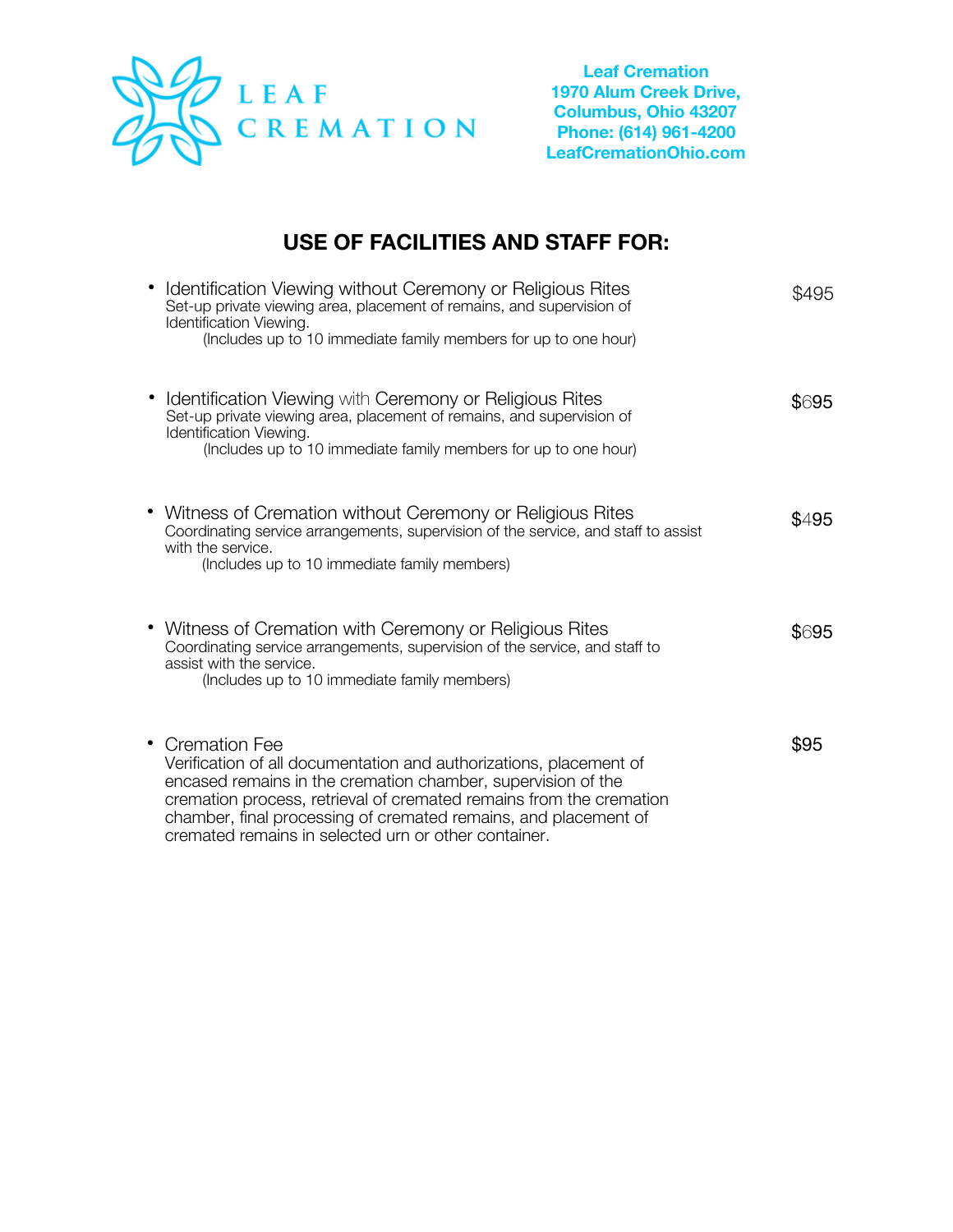

## **TRANSPORTATION**

| • Transfer of Deceased from Place of Death to Leaf Cremation<br>$100$ mile radius<br>Additional mileage will be charged at \$5.00 per loaded mile. | \$395 |
|----------------------------------------------------------------------------------------------------------------------------------------------------|-------|
| • Service Vehicle<br>100 mile radius<br>Additional mileage will be charged at \$5.00 per loaded mile.                                              | \$195 |
| • Additional Staff Member for Removal<br>For any transportation that requires two staff members.                                                   | \$95  |

## **FORWARDING REMAINS TO ANOTHER FUNERAL HOME**

• This charge includes: Basic Services of the Funeral Director and Staff, Transfer of Deceased from Place of Death to Leaf Cremation, Embalming, Bathing and Handling of Deceased, Transportation to John Glenn Columbus International Airport, Shipping Container, and all necessary authorizations for shipping within the continental United States (excluding public transportation/shipping charges). This charge does not include visitation, ceremonies, or casket. \$2,495

#### **RECEIVING REMAINS FROM ANOTHER FUNERAL HOME**

• This charge includes: Basic Services of the Funeral Director and Staff, Transportation from John Glen Columbus International Airport. This charge does not include visitation, ceremonies, or casket. \$1,695